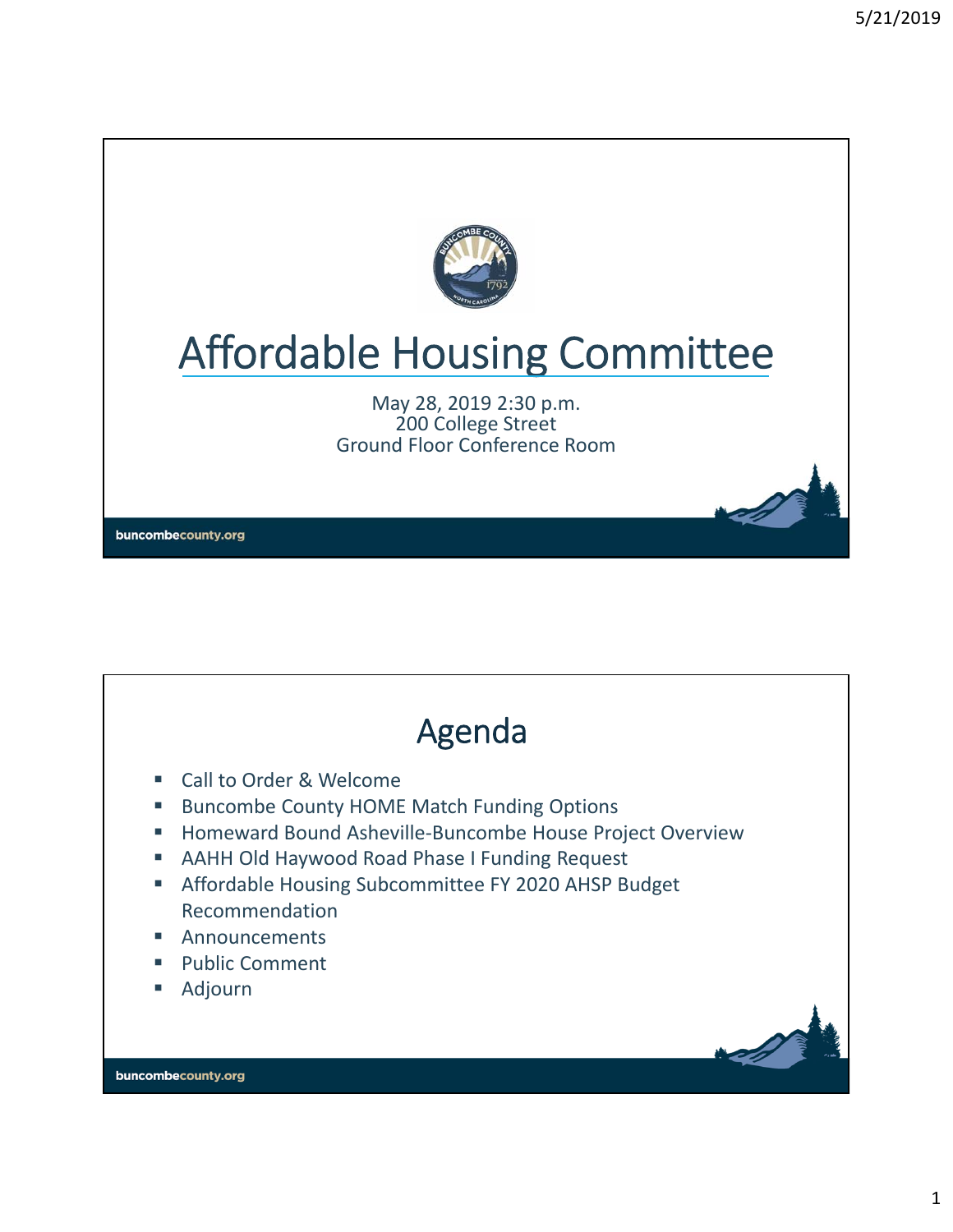

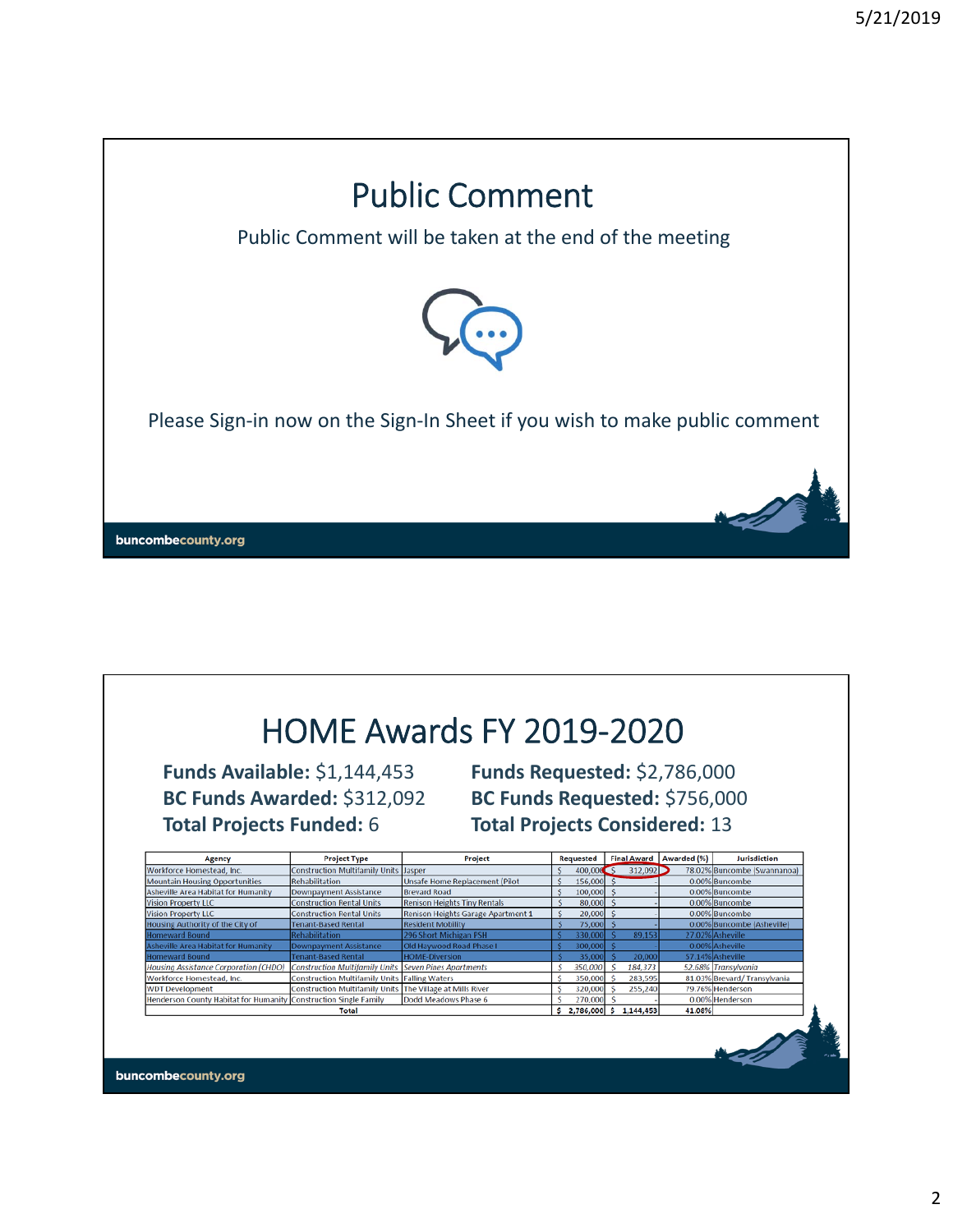

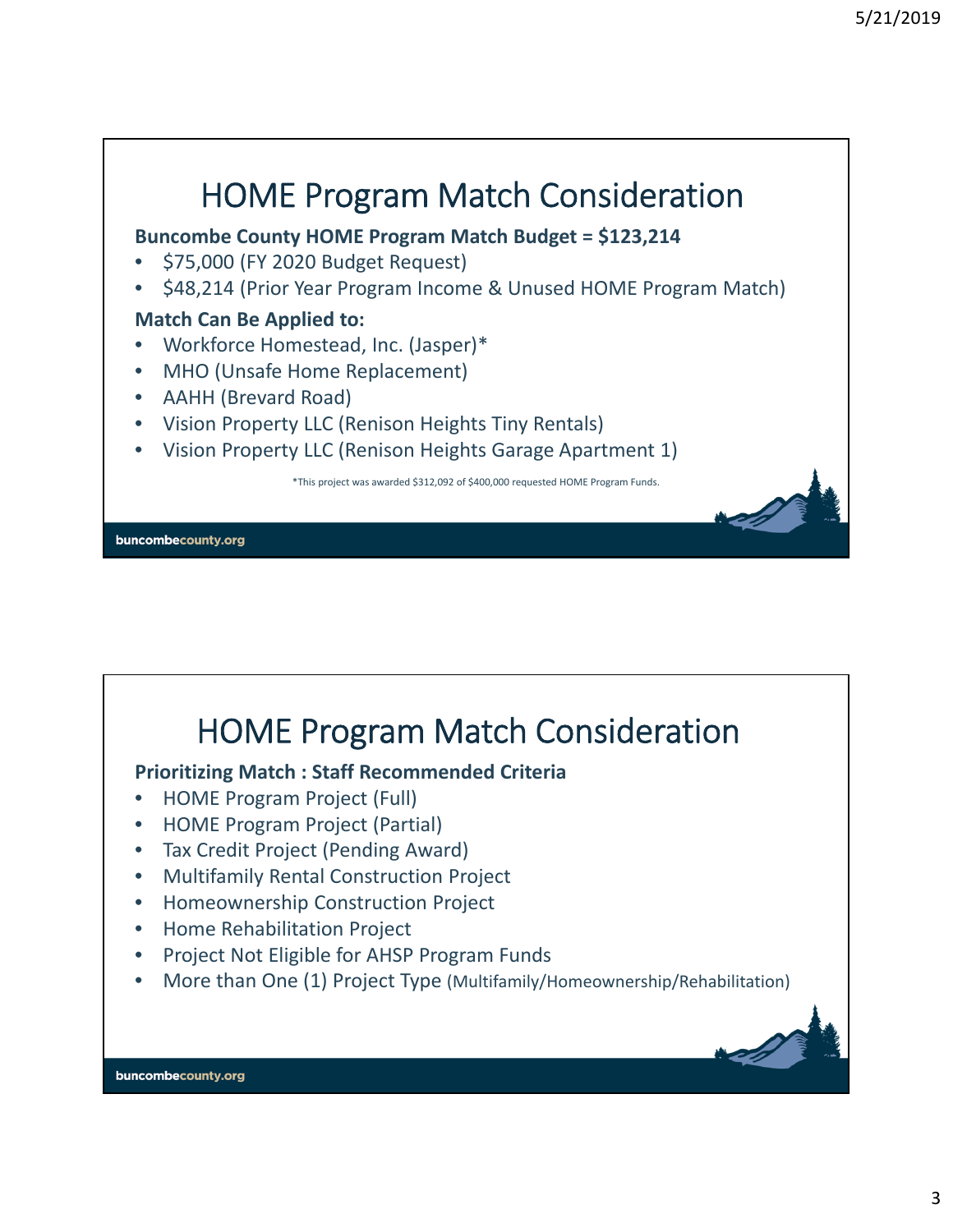### HOME Program Match Consideration Option 1

**\$87,908 to Workforce Homestead, Inc. Project; \$35,306 to AAHH Project**

- HOME Program Project (Full)  $\checkmark$
- **HOME Program Project (Partial)**  $\checkmark$
- Tax Credit Project (Pending Award)  $\checkmark$
- Multifamily Rental Construction Project  $\checkmark$
- Homeownership Construction Project  $\checkmark$
- Home Rehabilitation Project
- Project Not Eligible for AHSP Program Funds
- More than One (1) Project Type (Multifamily/Homeownership/Rehabilitation)  $\checkmark$

#### **Total Units Supported: 23**

buncombecounty.org

### HOME Program Match Consideration Option 2 **\$19,214 to Workforce Homestead, Inc. Project; \$104,000 to MHO Project** • HOME Program Project (Full) • HOME Program Project (Partial)  $\checkmark$ • Tax Credit Project (Pending Award)  $\checkmark$ • Multifamily Rental Construction Project V • Homeownership Construction Project • Home Rehabilitation Project  $\checkmark$ • Project Not Eligible for AHSP Program Funds  $\checkmark$ • More than One (1) Project Type (Multifamily/Homeownership/Rehabilitation) **Total Units Supported: 7**buncombecounty.org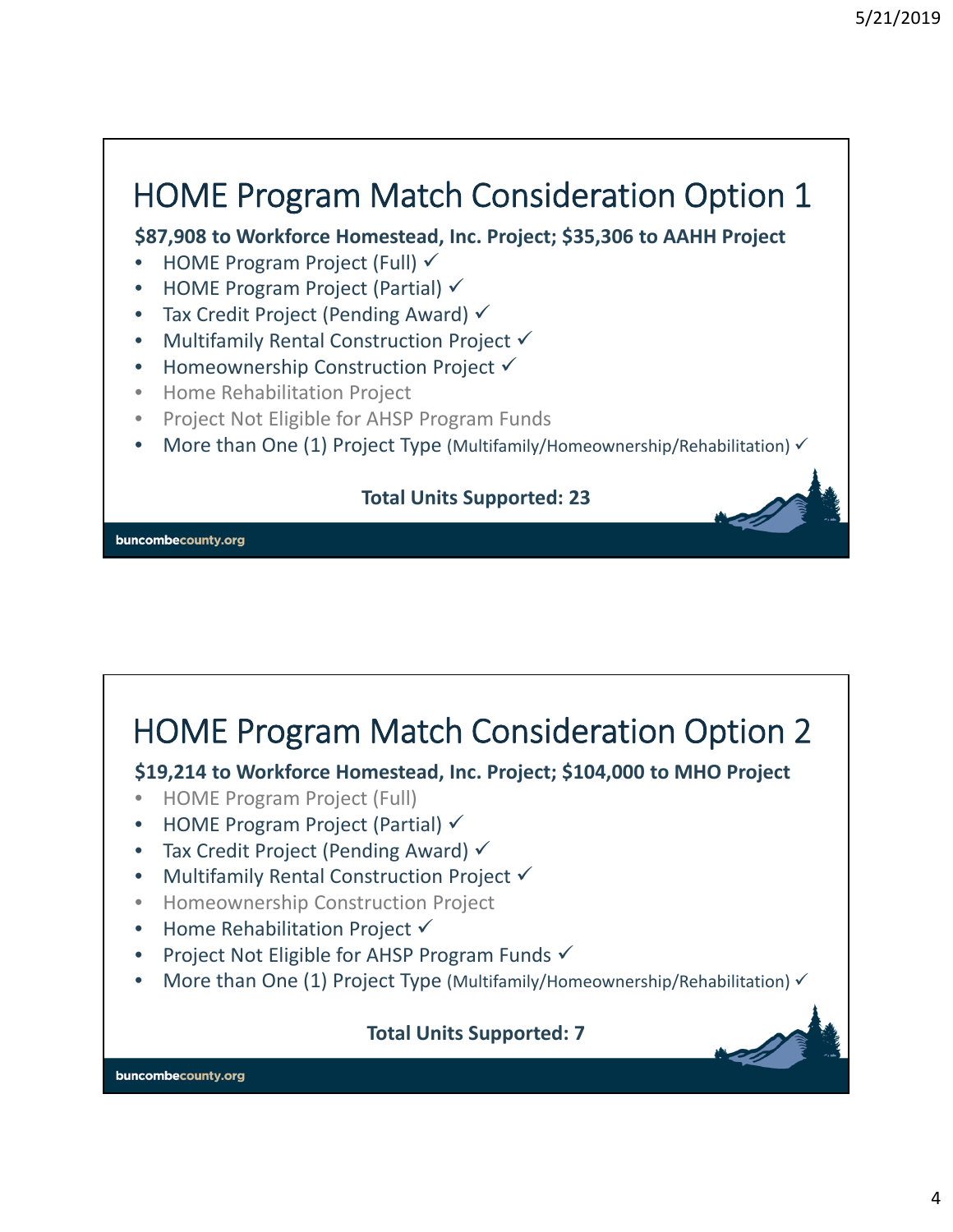

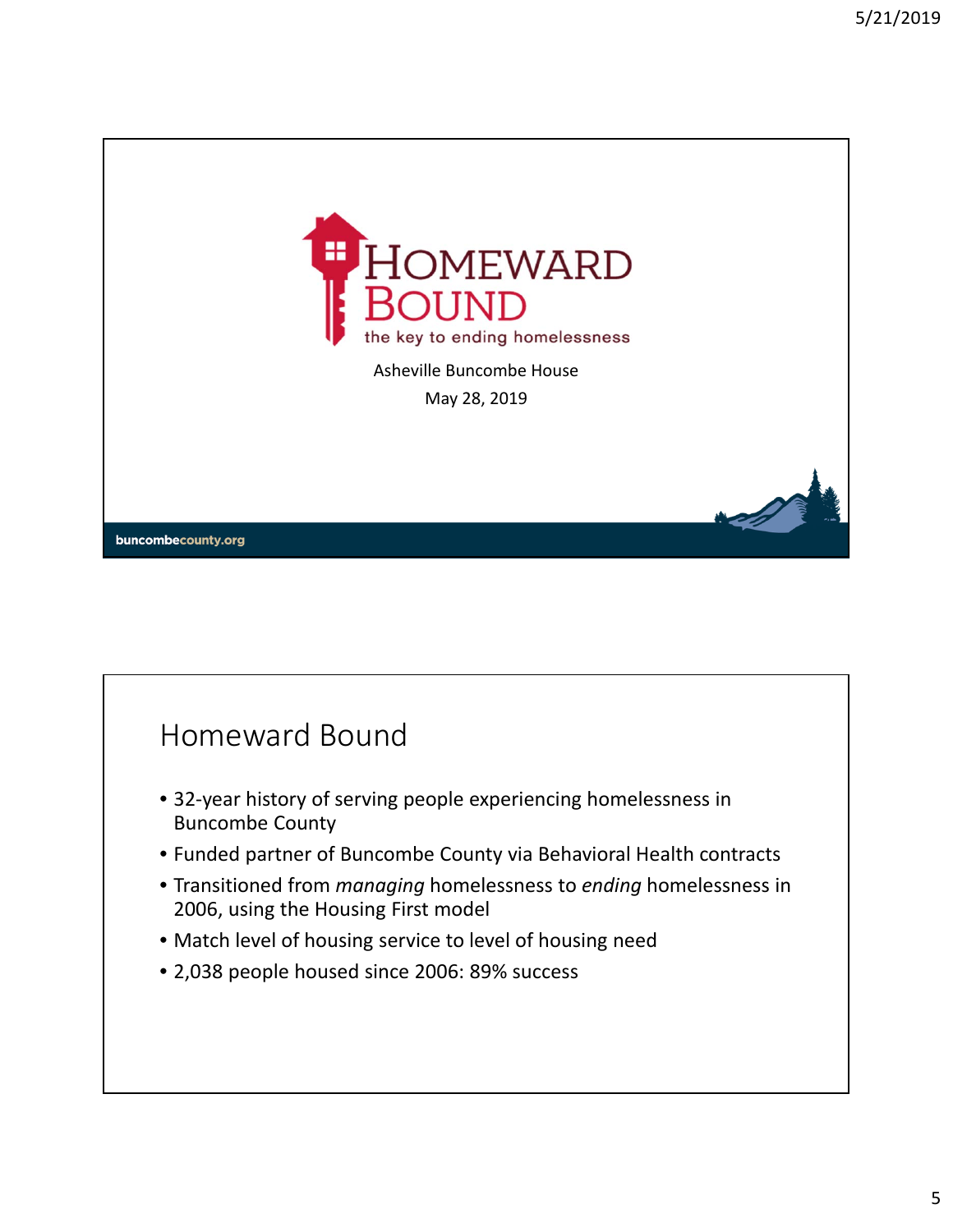



18 units (mix of efficiencies/1‐BRs)

#### Model:

- Master lease: screen in/prevent eviction
- On‐site case management
- 24/7 support staff/access control

#### Target population:

- Formerly chronically homeless people with multiple evictions in HB's programs
- People with highest barriers to housing stability: severe and persistent mental illness, substance use, chronic health conditions (e.g. HIV/AIDS, Hep C, TBI), significant criminal justice involvement, longest histories of homelessness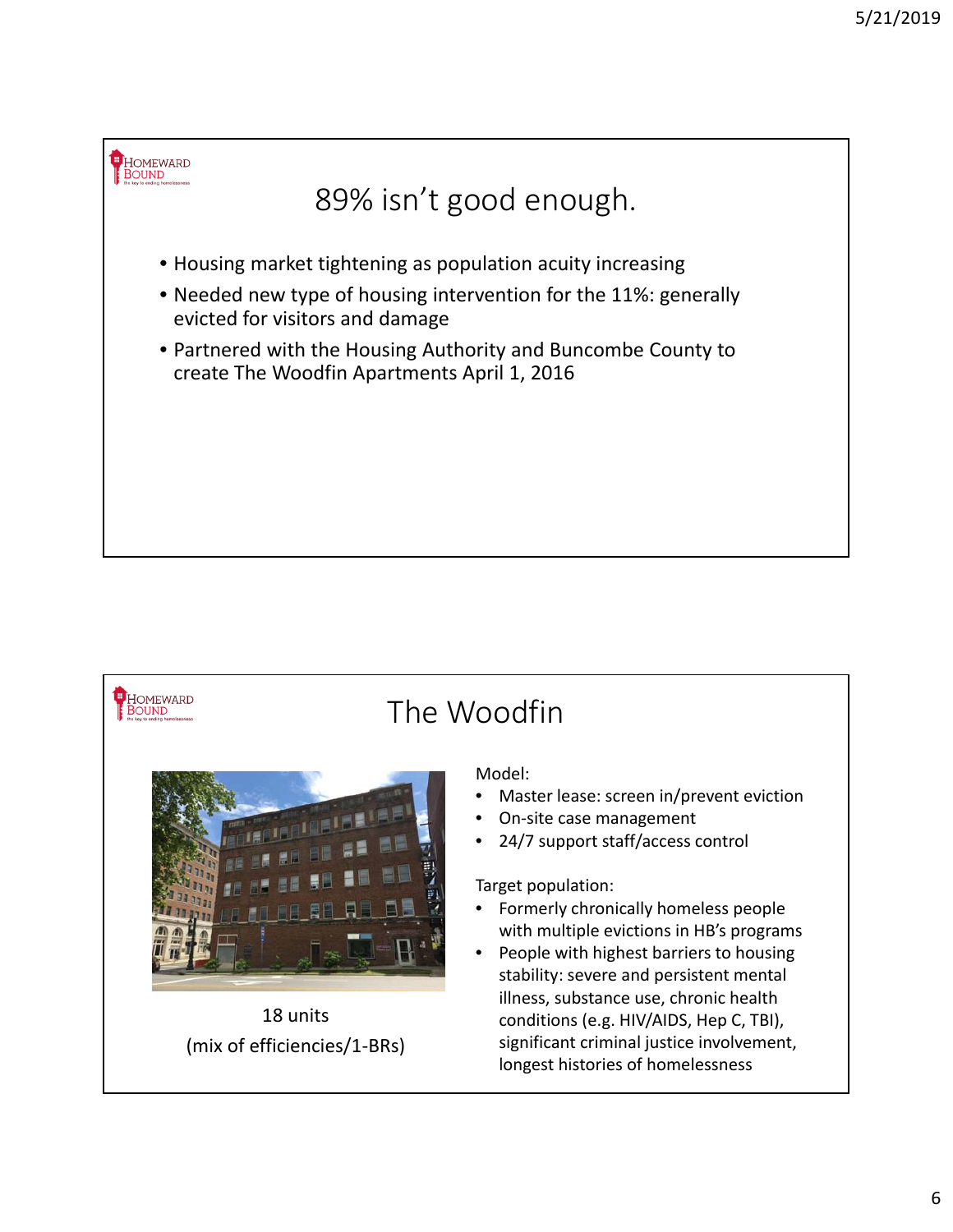

o Change in Familiar Faces status

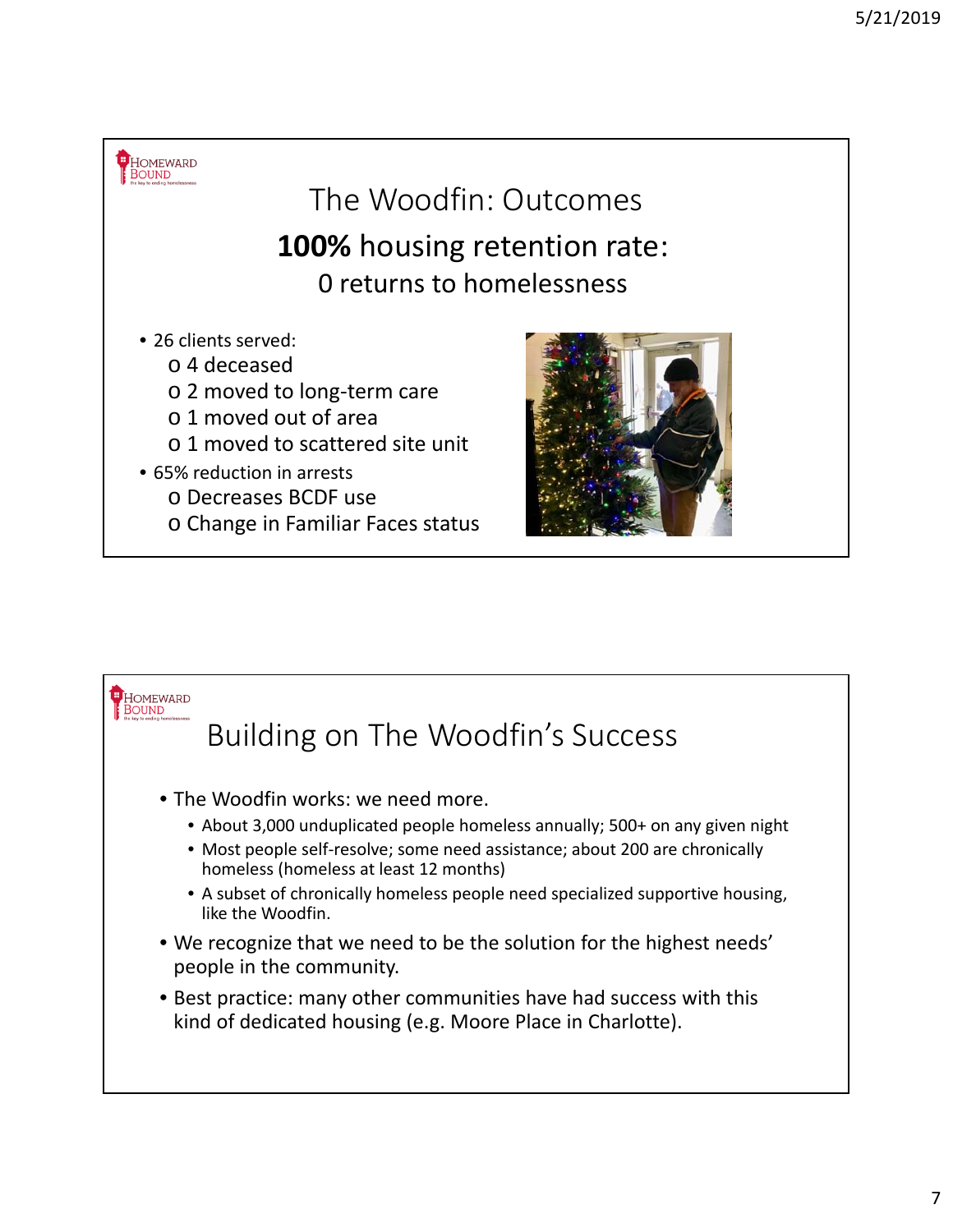HOMEWARD Vision: Asheville‐Buncombe House • 80 efficiency units • 24/7 support staff/access control • Permanently affordable

- On‐site case management
- Near transit, groceries, and basic amenities



- On‐site space for programming (e.g. health fairs, resident socials) and community partner space (e.g. ACTT, Steady Collective, healthcare services, SNAP)
- Person‐centered services focused on harm reduction and housing stabilization

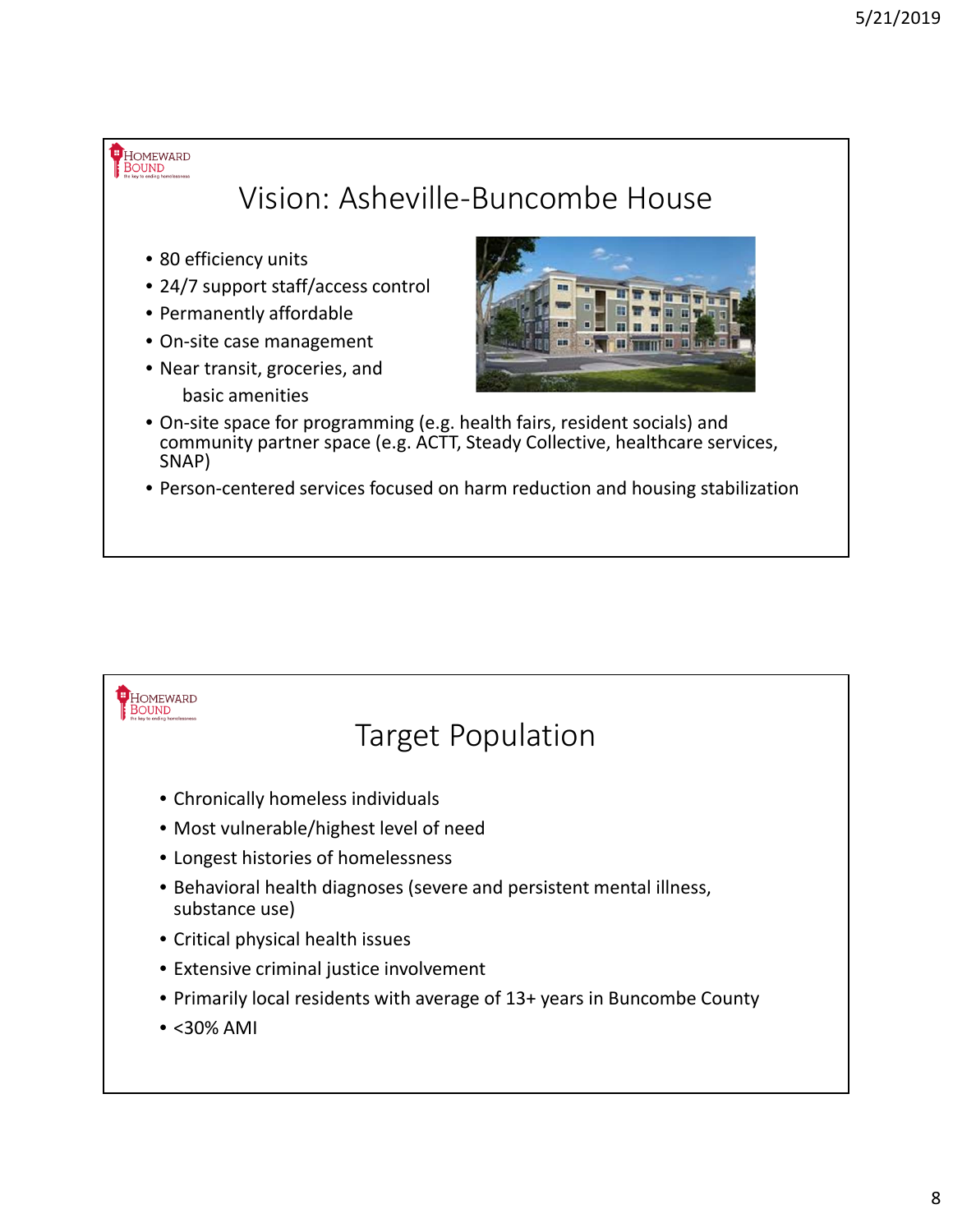

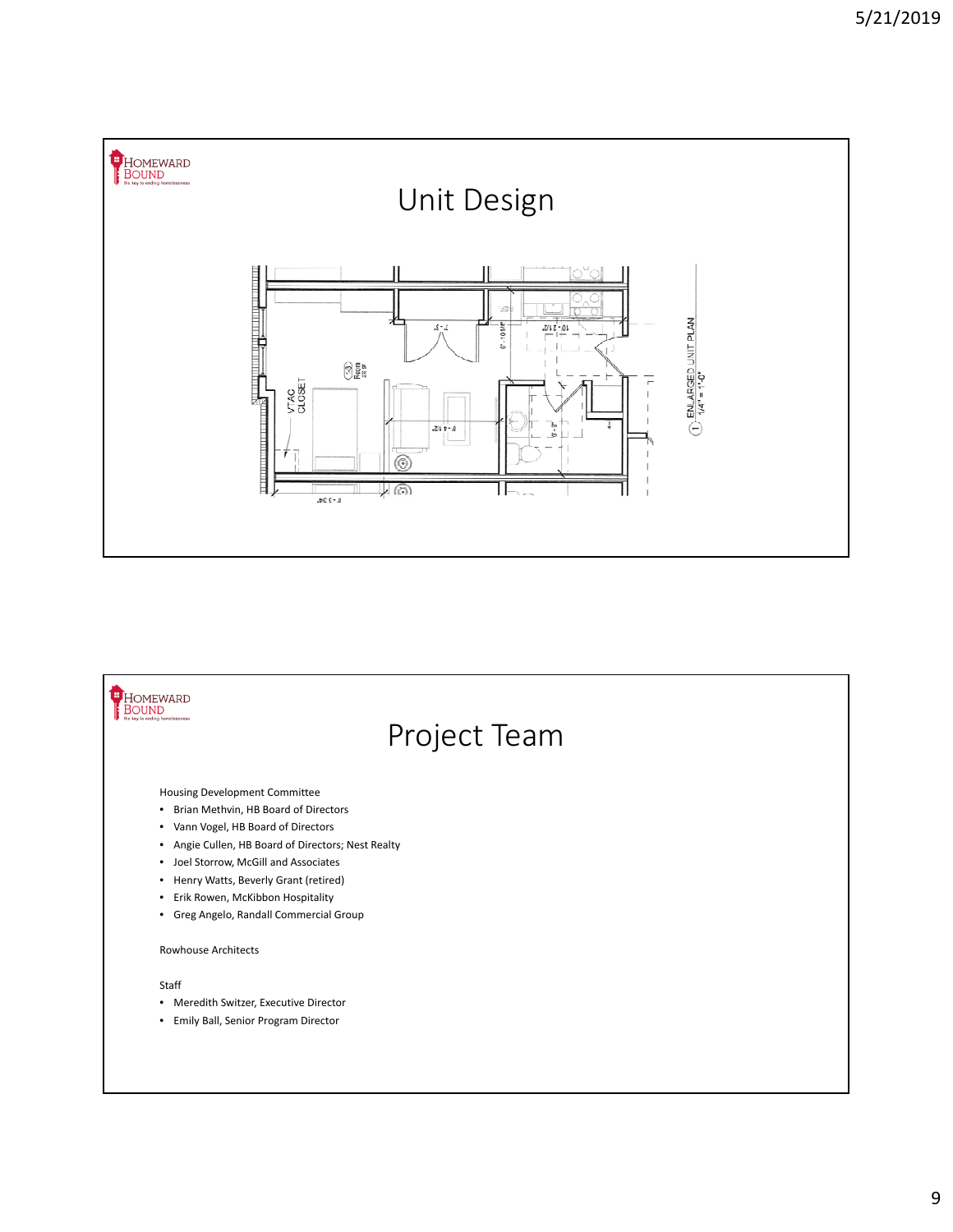

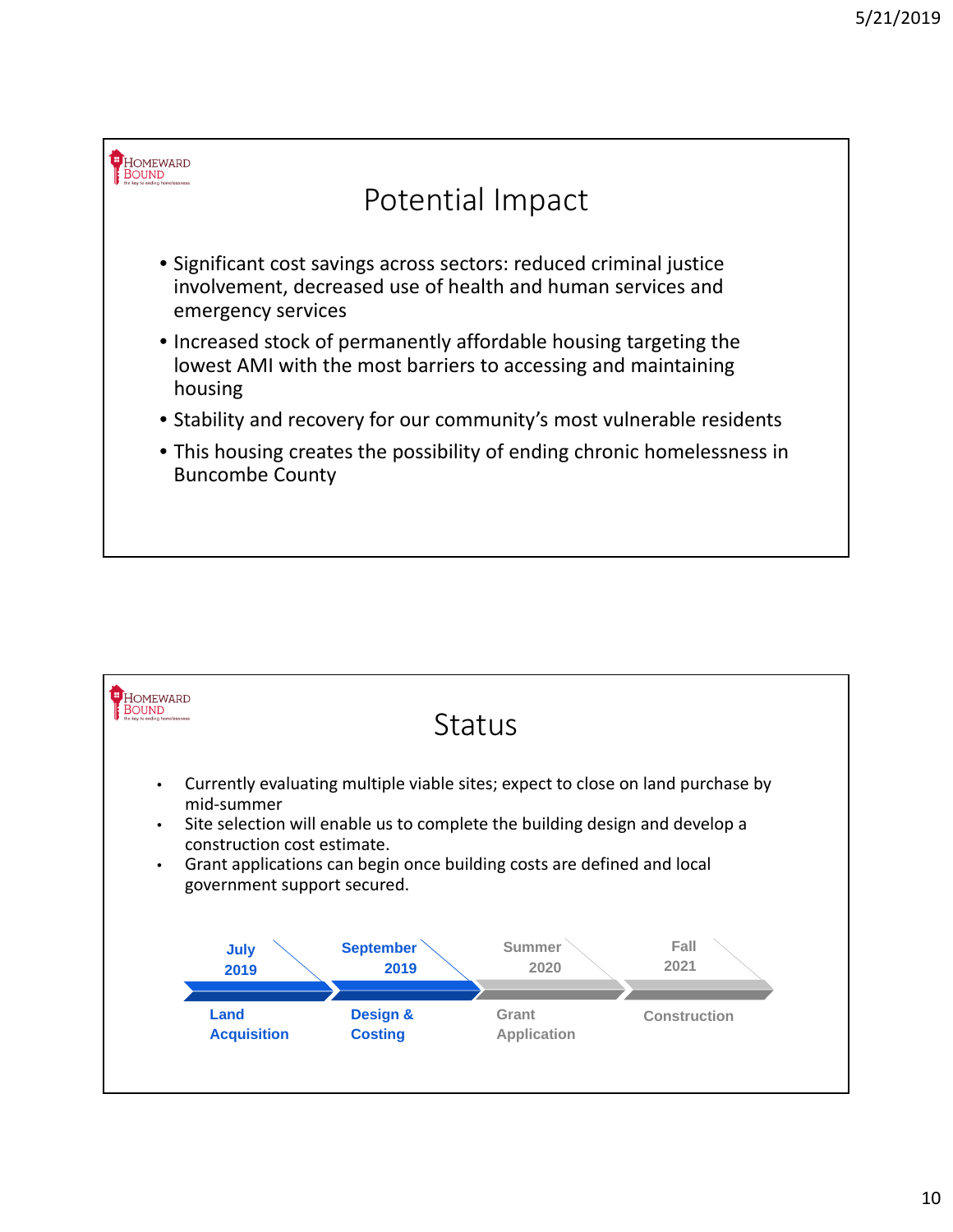

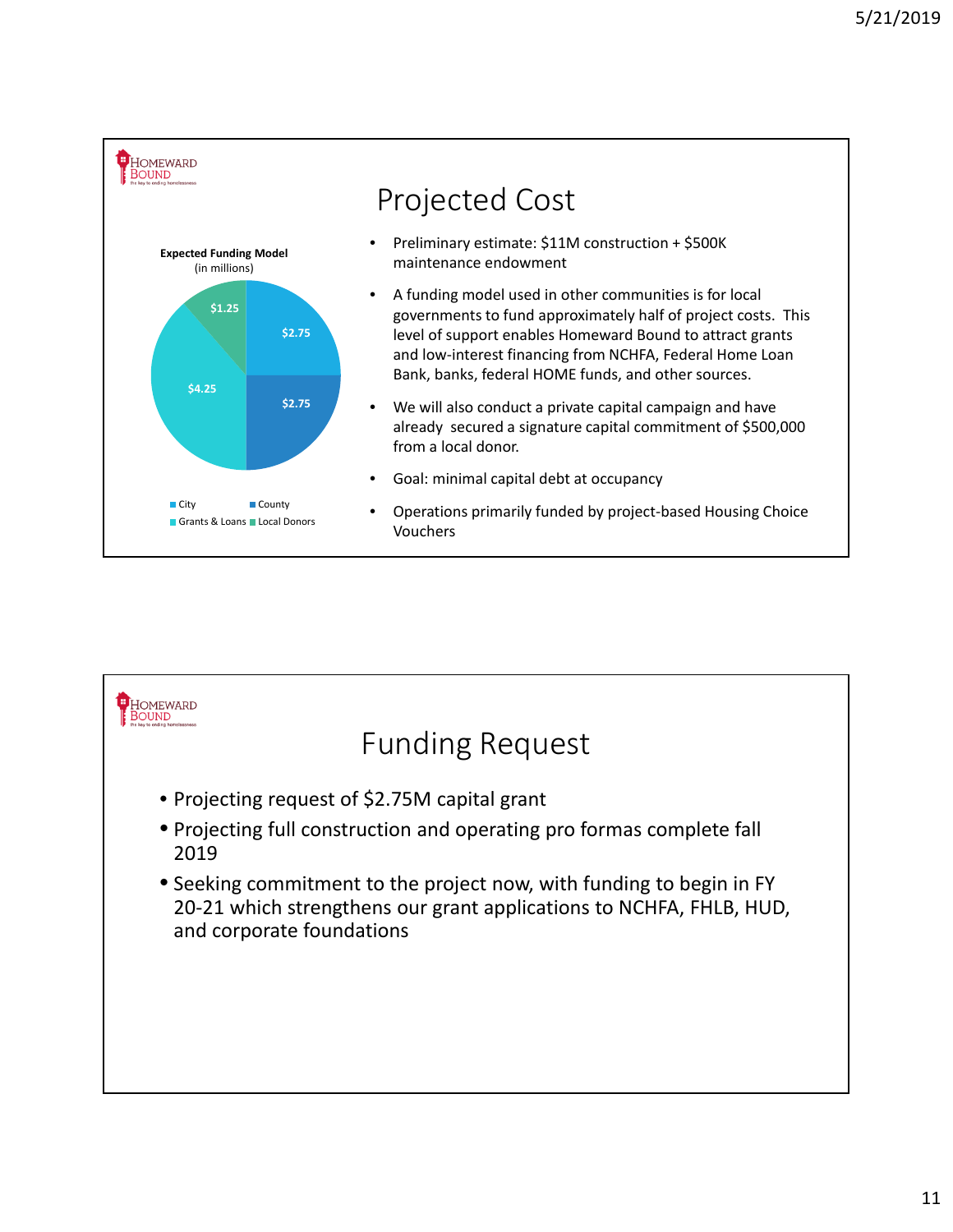## Old Haywood Road Neighborhood Loan Terms

| <b>Terms</b>                              |    | <b>FY 2019 AHSP</b><br>Contract |              | FY 2020<br>Pending<br>Request |            | <b>Combined FY</b><br><b>2019 AHSP</b><br>Contract +<br>Pending<br><b>Request</b> | <b>AHSP Standard</b> |
|-------------------------------------------|----|---------------------------------|--------------|-------------------------------|------------|-----------------------------------------------------------------------------------|----------------------|
| <b>Interest Rate</b>                      |    | 2.00%                           |              | 2.00%                         |            | 2.00%                                                                             | 2.00%                |
| Repayment Period (Years)                  |    | 4                               |              | 5                             |            | 5.                                                                                | 5                    |
| Disbursement Schedule (FY)                |    | 2019                            |              | 2020                          |            | 2019-2020                                                                         |                      |
| Units Supported                           |    | 24                              |              | 38                            |            | 38                                                                                |                      |
| Construction Loan                         | \$ | 160,800                         | \$           | 766,656 \$                    |            | 927,456                                                                           |                      |
| Construction Loan Per Unit (Average)      | \$ | 6,700                           | <sub>S</sub> | $20.175$ \ \$                 |            | 24,407                                                                            | \$25,000 Maximum     |
| Downpayment Assistance Loan               | \$ | 79,200                          | s.           | 633,344                       | $\vert$ s  | 712,544                                                                           |                      |
| Downpayment Assistance Per Unit (Average) | Ś  | 3,300                           | \$           | 16,667                        | $\vert$ s  | 18,751                                                                            | \$20,000 Maximum     |
| <b>Total Loan</b>                         | \$ | 240,000                         | Ś            | 1,400,000                     | $\vert$ s  | 1,640,000                                                                         |                      |
| Annual Repayment (Average)                | \$ | 41,455                          | $\mathsf{S}$ | $163,015$ \$                  |            | 196,179                                                                           |                      |
| Principal Repayment (Total)               | Ś  | 160,800                         | Ś            | 766,656 \$                    |            | 927,456                                                                           |                      |
| Estimated Interest Payments (Total)       | \$ | 5,019                           | Ś            | 48,420                        | $\vert$ \$ | 53,439                                                                            |                      |
| <b>Total Repayment</b>                    | \$ | $165,819$ \$                    |              | $815,076$ \$                  |            | 980,895                                                                           |                      |
| Program Income Year 1                     | Ś  | 77,200                          | .S           | 217,504                       | $\vert$ \$ | 294,705                                                                           |                      |
| Program Income Year 2                     | \$ | 81,902                          | Ś            | $229,545$ \$                  |            | 311,447                                                                           |                      |
| Program Income Year 3                     | \$ | 6,716                           | \$           | $294,373$ \$                  |            | 301,089                                                                           |                      |
| Program Income Year 4                     | \$ |                                 | \$           | $73,653$ \$                   |            | 73,653                                                                            |                      |
| Program Income Year 5-30                  | \$ |                                 | Ś            |                               |            |                                                                                   |                      |
| Total Program Income                      | \$ | $165,819$ \$                    |              | $815,075$ \$                  |            | 980,894                                                                           |                      |

buncombecounty.org

## FY2019 Commitments: \$5,654,395

| <b>General Fund Budget</b>                                         | <b>Budget</b>                | <b>Budget</b> |
|--------------------------------------------------------------------|------------------------------|---------------|
| Affordable Housing Services Program                                | Planning & Development       | \$488,145     |
| Manufactured Home Removal Program                                  | Planning & Development       | \$49,250      |
| <b>HOME Matching Funds</b>                                         | Planning & Development       | \$75,000      |
| A Hope Day Center Program Support                                  | Behavioral Health            | \$130,000     |
| Project Rebound Funds                                              | Behavioral Health            | \$50,000      |
| City of Asheville Homeless Initiative Funds                        | <b>Behavioral Health</b>     | \$32,000      |
| Strategic Partnership Grant Funds (Housing)                        | Strategic Partnership Grants | \$180,000     |
|                                                                    |                              | \$1,004,395   |
|                                                                    |                              |               |
|                                                                    |                              |               |
| <b>Prior Fund Balance Appropriation</b>                            |                              | <b>Budget</b> |
| MHO Eagle Market Street Grant                                      | Special Programs Fund        | \$2,000,000   |
| Housing Authority/MHO Lee Walker Heights Grant                     | Special Programs Fund        | \$2,500,000   |
|                                                                    |                              | \$4,500,000   |
|                                                                    |                              |               |
| Program Income Re-investment in AHSP                               |                              | <b>Budget</b> |
| Homeownership Unit Construction Loans/Downpayment Assistance Loans | Planning & Development       | \$108,469     |
| <b>Rental Unit Construction Loans</b>                              | Planning & Development       | \$41,531      |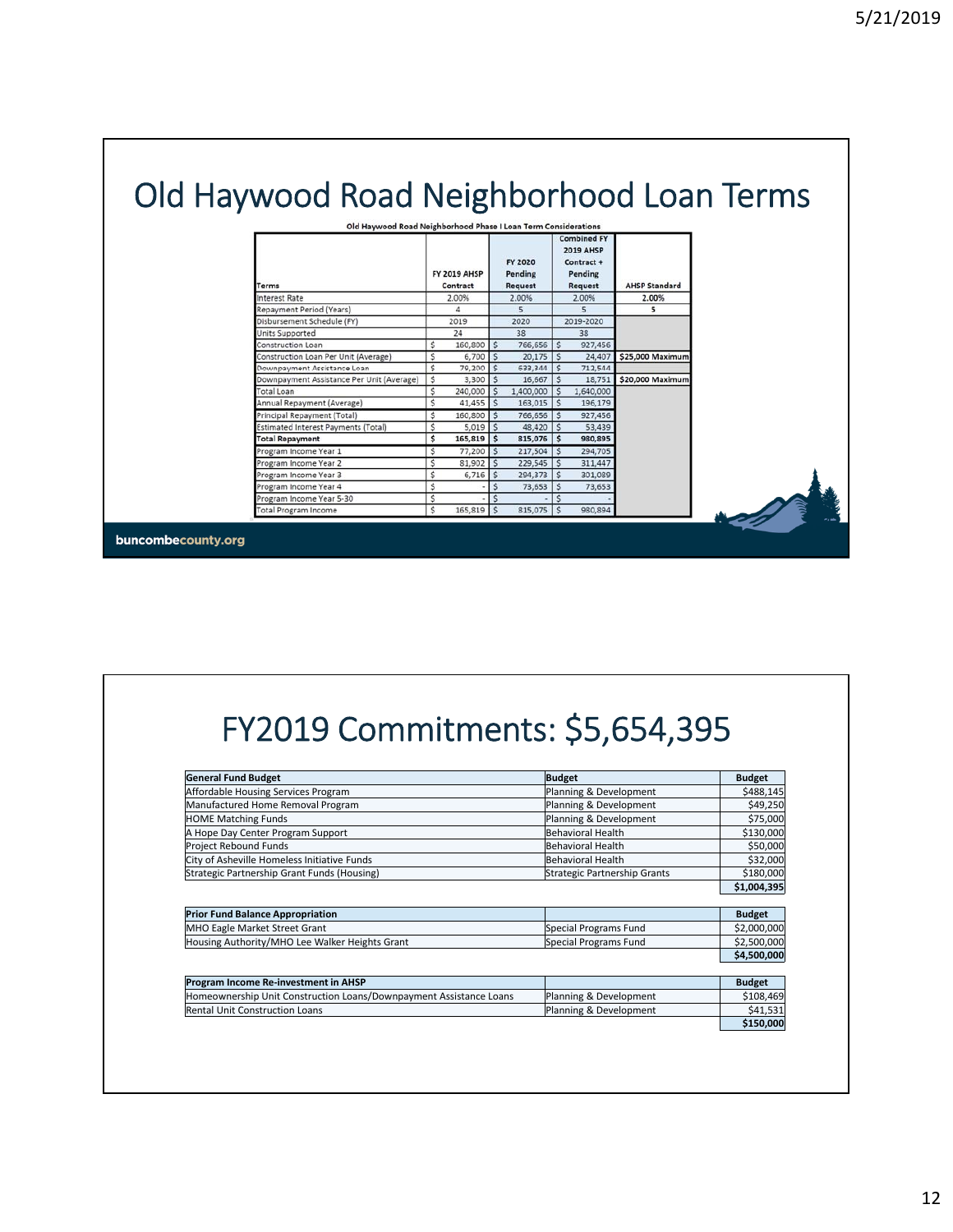## FY2020 Commitments/Requests: \$3,812,000

| <b>General Fund Budget</b>                                                      | <b>Budget</b>          | Request                    |
|---------------------------------------------------------------------------------|------------------------|----------------------------|
| Affordable Housing Services Program (\$581,795 recurring, \$768,955 additional) | Planning & Development | \$1,350,750                |
| Manufactured Home Removal Program                                               | Planning & Development | \$49,250                   |
| <b>HOME Matching Funds</b>                                                      | Planning & Development | \$75,000                   |
| MHO East Haven Apartments Loan                                                  | Special Programs Fund  | \$925,000                  |
| A Hope Day Center Program Support                                               | Behavioral Health      | \$130,000                  |
| Project Rebound Funds                                                           | Behavioral Health      | \$50,000                   |
| City of Asheville Homeless Initiative Funds                                     | Behavioral Health      | \$32,000                   |
|                                                                                 |                        | 2,612,000                  |
|                                                                                 |                        |                            |
|                                                                                 |                        |                            |
| <b>Prior Fund Balance Appropriation</b>                                         |                        | <b>Budget</b>              |
| Housing Authority/MHO Lee Walker Heights Grant                                  | Special Programs Fund  |                            |
|                                                                                 |                        | \$1,200,000<br>\$1,200,000 |
|                                                                                 |                        |                            |
| Program Income Re-investment in AHSP                                            |                        | <b>Scheduled</b>           |
| Homeownership Unit Construction Loans/Downpayment Assistance Loans              | Planning & Development | TBD                        |
| <b>Rental Unit Construction Loans</b>                                           | Planning & Development | \$44,531                   |

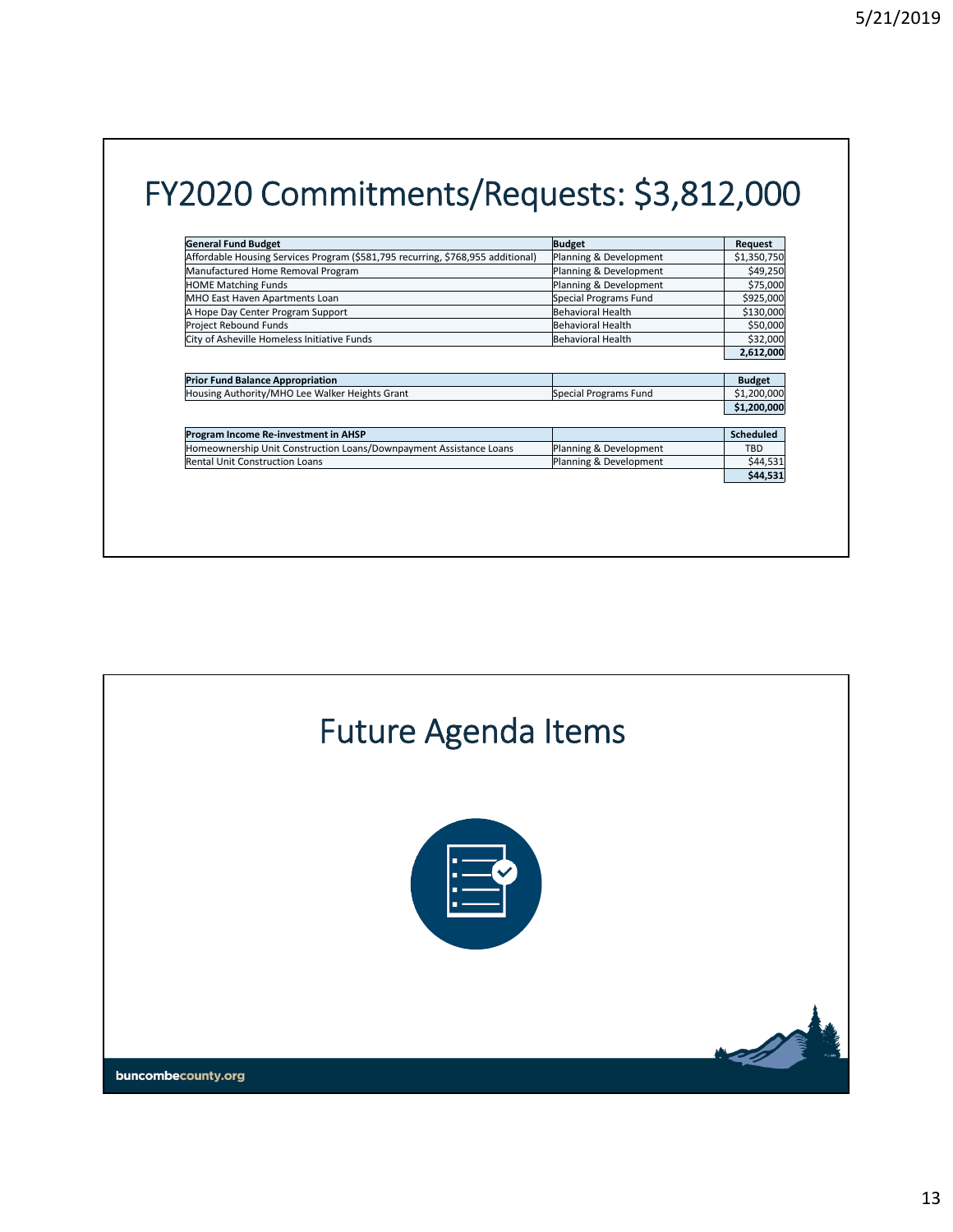